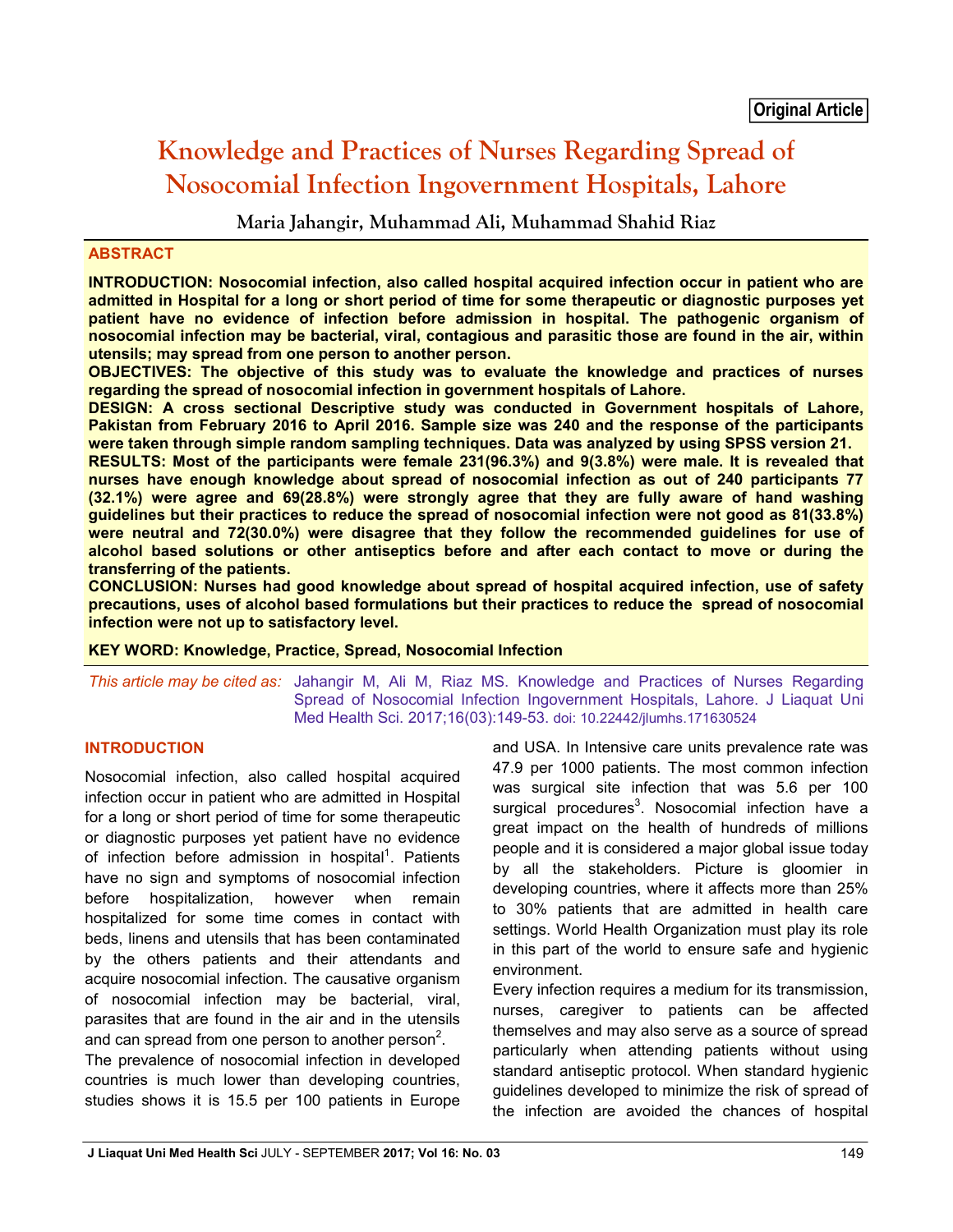acquired infections are greater<sup>4</sup>. To have a positive impact upon the health of the every patient in hospital, it is very important for all nurses to have enough knowledge of hospital acquired infection, and to observe standard practices so that the spread of the nosocomial infection in any health care setting can be prevented<sup>5</sup>. The ultimate consequence of hospital acquired infection is prolonged hospitalization. This is the prime responsibility of the health care provider to ensure safe environment for the patients and therefore all health care professionals involved in providing patient care should be well trained regarding the control and prevention of hospital acquired infection $6$ .

Published studies shows remarkable difference in the prevalence of nosocomial infection between developed and developing countries. It is 15.5% in developing countries as compared to 7.1% in Europe and 4.5% in USA<sup>2</sup>. The ventilator dependent patients are more vulnerable for hospital acquires infection where contaminated instrument may be the source. The recent report of International Nosocomial infection control Consortium 2007-2012 indicated that ventilator related pneumonia is 15 times higher and catheter related infection was four times higher in developing countries<sup>7</sup>.

Nurses are at risk of acquiring and transmitting hospital acquired infections while delivering nursing care; therefore, they should have sufficient knowledge and practice to control and prevent spread of nosocomial infection. Use of standard precautions to prevent patients from nosocomial infection is important part of nursing care. It has been suggested that health care workers should have satisfactory knowledge level regarding spread of transmissible diseases $^8$ .

A study from Kenya revealed that the 100% participants practiced hand hygiene; 87.8% by using water and soap while 12.2% of the participants reported that they used alcohol based hand rub during hand hygiene. However, when observed for practice, a lower proportion (16.7%) of the participants performed hand hygiene before doing a procedure. A larger proportion (100%) performed hand hygiene after contact with some infected materials, for example after emptying a catheter bag. This shows that nurses are more worried about their lives than those of patients<sup>1</sup>.

Use of standard precautions is the key to combat and minimize the occurrence of hospital acquired infection it is necessary for all health care providers and nurses to follow guidelines because they have more exposure to patients when providing nursing care and other procedures. Nurses' knowledge and practices have great impact over control and prevention of hospital acquired infection<sup>6</sup>.

## **METHODOLOGY**

A cross sectional descriptive study was conducted to assess the knowledge and practices of nurses regarding spread of nosocomial infection in Government hospitals, Lahore from February 2016 to April 2016. The target population for this study was staff nurses of government hospitals in Lahore with sample size of 240. Simple random sampling technique was used to collect data. 5 point Likert scale questionnaire adopted from the article "Exploring Knowledge, Attitudes and Practices of Registered Nurses Regarding the Spread of Nosocomial Infections" by Eunice W. Kamunge was used to collect data. Questionnaire consists of three sections, section A for demographic data, section B having 10 questions on Likert scale from strongly agree to strongly disagree to assess the knowledge, while section C include 14 questions regarding the practices of nurses regarding spread of nosocomial infection. This questionnaire takes approximately 10 minutes to complete.

All staff nurses were given opportunity to be included in current study except those having 1 year or less clinical experience. To conduct the current study permission was obtained from the Ethics Review Committee, University of Lahore. Other ethical issues observed were pledge of confidentiality and secrecy of the participants. All participants were voluntarily participated with reassurance that personal data will be confidential and data will be presented anonymously. SPSS version 21 was used for Descriptive statistics and analysis of the data.

## **RESULTS**

The majority of the participants were females n=231 (96.3%) as compared to male n=9 (3.8%). Among 240 respondents, 104 (43.3%) belongs to 21-30 age group, 80 (33.3%) respondents belongs to 31-40 and 56 (23.3%) were belongs to 41-50 age group. 160 participants (66.7%) were having general nursing diploma, 77 (32.1%) were BSN POST RN and 3 (1.3%) participants were BSN generic.

## *Variable Analysis*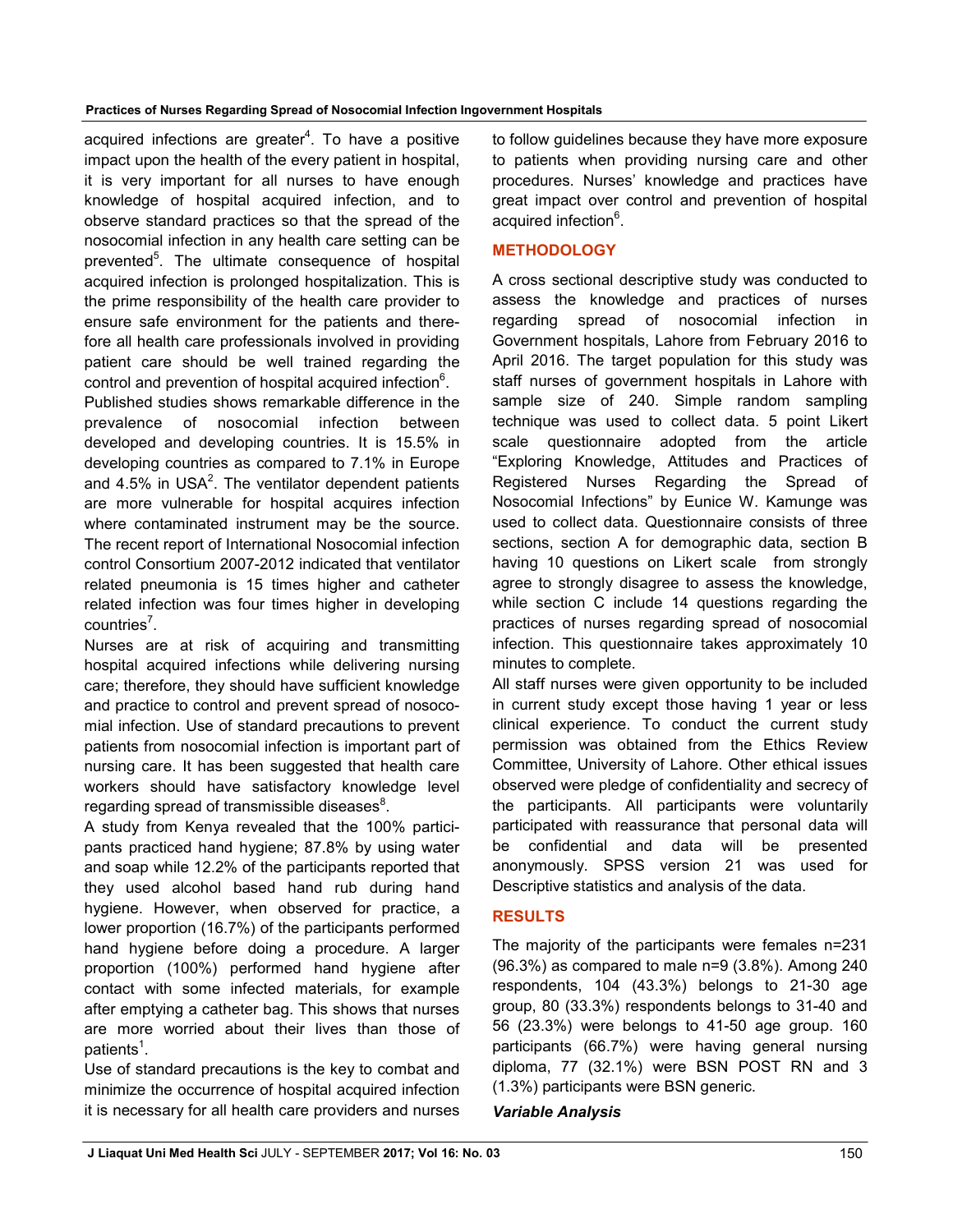**Maria Jahangir, Muhammad Ali, Muhammad Shahid Riaz**

## **TABLE I: KNOWLEDGE OF NURSES' REGARDING SPREAD OF NOSOCOMIAL INFECTION**

| S# | <b>Question</b>                                                                                                                                                 | <b>Strongly</b><br>disagree<br>n (%) | <b>Disagree</b><br>n (%) | <b>Neutral</b><br>n (%) | Agree<br>n (%) | <b>Strongly</b><br>agree<br>n (%) |
|----|-----------------------------------------------------------------------------------------------------------------------------------------------------------------|--------------------------------------|--------------------------|-------------------------|----------------|-----------------------------------|
| 01 | Do you think that Nosocomial infections may be<br>transmitted via medical equipment such as<br>syringes, thermometers, needles, catheters,<br>stethoscopes etc? | 4(1.7%)                              | $17(7.1\%)$              | 36(15.0%)               | 95(39.6%)      | 88(36.7%)                         |
| 02 | Do you agree that Neutropenic patients or<br>those with communicable diseases (e.g.<br>diseases of the respiratory system) should be<br>kept in private rooms?  | $7(2.9\%)$                           | 16(6.7%)                 | 51(21.3%)               | 102(42.5%)     | 64(26.7%)                         |
| 03 | Do you agree that Hand hygiene should be<br>performed after removing sterile or non-sterile<br>qloves?                                                          | 2(.8%)                               | 19(7.9%)                 | 82(34.2%)               | 95(39.6%)      | 42(17.5%)                         |
| 04 | Do you agree that Nosocomial infections are<br>mainly caused by bacteria brought into the<br>hospital by hospital workers?                                      | $14(5.8\%)$                          | 45(18.8%)                | 75(31.3%)               | 81(33.8%)      | 25(10.4%)                         |
| 05 | This necessary to wash or disinfect hands<br>before and after each patient contact.                                                                             | 24(10.0%)                            | 63(26.3%)                | 72(30.0%)               | 71(29.6%)      | $10(4.2\%)$                       |
| 06 | I wash hands or rub with alcohol before per-<br>forming simple surgery and caring for wounds,<br>in patients with normal immune systems.                        | 4(1.7%)                              | $22(9.2\%)$              | 66(27.5%)               | 108(45.0%)     | 40(16.7%)                         |

### **TABLE II: PRACTICES OF NURSES' REGARDING SPREAD OF NOSOCOMIAL INFECTION**

| S#             | Question                                                                                                                                             | <b>Strongly</b><br>disagree<br>n (%) | <b>Disagree</b><br>n (%) | <b>Neutral</b><br>n (%) | Agree<br>n (%) | <b>Strongly</b><br>agree<br>n (%) |
|----------------|------------------------------------------------------------------------------------------------------------------------------------------------------|--------------------------------------|--------------------------|-------------------------|----------------|-----------------------------------|
| 01             | Did you follow the recommended guidelines for<br>use of alcohol based solutions or other<br>antiseptics before opening vascular access<br>equipment? | 2(.8%)                               | 26(10.8%)                | 61(25.4%)               | 103(42.9%)     | 48(20.0%)                         |
| 02             | Did you wash your hands or rub with alcohol<br>based solution or other antiseptics before and<br>after providing a nursing procedure?                | 11(4.6%)                             | 26(10.8%)                | 30(12.5%)               | 114(47.5%)     | 59(24.6%)                         |
| 03             | Did you wash your hands before and after<br>having direct contact with patient's intact skin?                                                        | 4(1.7%)                              | 52(21.7%)                | 68(28.3%)               | 82(34.2%)      | 34(14.2%)                         |
| 04             | Did you wash your hands when moving from a<br>contaminated body site to a clean-body site<br>during patient care?                                    | 3(1.3%)                              | 19(7.9%)                 | $17(7.1\%)$             | 104(43.3%)     | 97(40.4%)                         |
| 0 <sub>5</sub> | Did you occasionally polish your fingernails or<br>wear artificial nails.                                                                            | 35(14.6%)                            | 88(36.7%)                | 66(27.5%)               | 47(19.6%)      | 4(1.7%)                           |
| 06             | am less compliant with recommended<br>guidelines for reducing transmission of NI when<br>workload increases or in emergencies                        | $8(3.3\%)$                           | 50(20.8%)                | 68(28.3%)               | 102(42.5%)     | $12(5.0\%)$                       |
| 07             | Did you wash your hands after touching<br>inanimate surfaces and objects in<br>patient's<br>surroundings?                                            | $12(5.0\%)$                          | 63(26.3%)                | 93(38.8%)               | 69(28.8%)      | 3(1.3%)                           |
| 08             | Did you remove your rings, watch or bracelet<br>before beginning hand hygiene?                                                                       | 30(12.5%)                            | 103(42.9%)               | 44(18.3%)               | 45(18.8%)      | 18(7.5%)                          |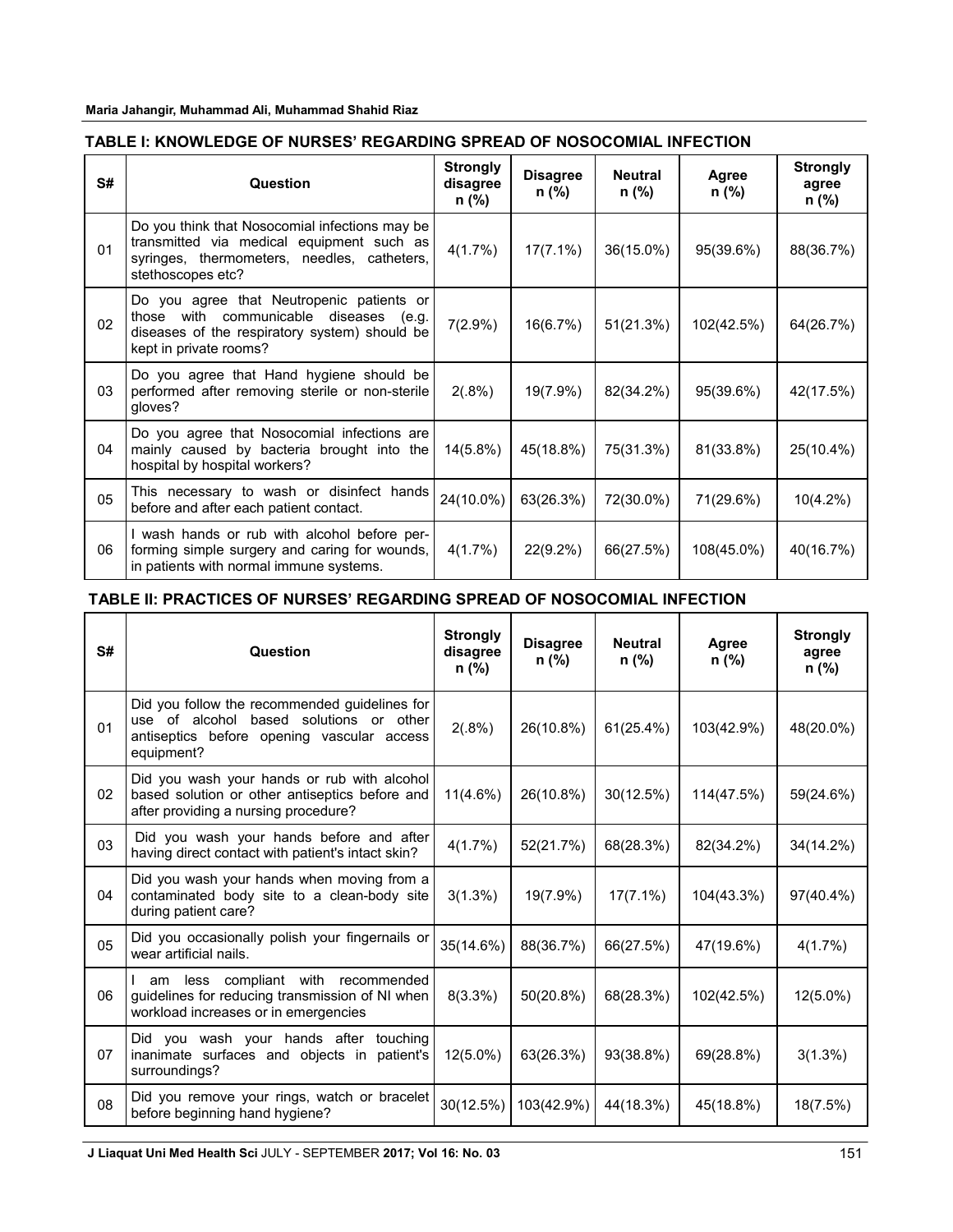**Practices of Nurses Regarding Spread of Nosocomial Infection Ingovernment Hospitals**

#### **DISCUSSION**

The purpose of the study was to assess the knowledge and practices of nurses about spread of nosocomial infection in hospitals, The demographic finding of this study was that out of 240 participants females nurses were in majority n=231(96.3%) when compared to male n= 9(3.8%). Nurses' knowledge about spread of nosocomial infection was adequate. Out of 240 participants 77(32.1%) were agree that they are fully aware of hand washing guidelines and 69(28.8%) were strongly agree about awareness of hand washing guidelines.

These study findings were also supported by the findings of Kamunge<sup>6</sup> who found that out of  $352$ respondents 318(90.3%) were fully aware of hand washing guidelines. This is also revealed from this study that nurses also had good knowledge about safety precautions as 95(39.6%) were agree and 88 (36.7%) were strongly agree about safety precautions. Okechukwu et al has also showed that 77.5% respondents had good knowledge about the use of safety precautions<sup>10</sup>. In a national study<sup>11</sup> it has also been shown that the spread of hospital acquired infections can adequately be controlled by observing safety precaution and hand hygiene.

This portrayed form the findings of the study that nurses had good knowledge about the use of alcohol based formulations as 114(47.5%) were agree and 59 (24.6%) were strongly agree about it. These study findings were supported by Kamunge who found that 347(98.65) respondents were knowledgeable about alcohol based formulations<sup>6</sup>.

The study findings showed that in spite of having good knowledge about spread of nosocomial infection practices of nurses to reduce the spread of hospital acquired infection were not adequate enough to provide safe patient care as the findings of the study showed that only 49(20.4%) were agree and 72 (30.05) were disagree that they follow the recommended guidelines for use of alcohol based solutions or other antiseptics before and after each patient contact. These finding are not supported with literature because nurses should have sufficient practice about control and prevention of infection from one patient to another patient and these practices should applied to every patient if patient has an infectious disease or not<sup>12</sup>.

The findings of this study revealed that out of 240 respondents 126(52.5%) were agree and 58(24.2%) were strongly agree that they wash hands before and after inserting urinary catheters. It was also supported by another study findings that revealed that prevention of nosocomial infection, it is necessary to change the practices of health care providers about infection control practices and hand hygiene<sup>13</sup>.

#### **CONCLUSION**

We conclude that nurses had enough knowledge about hospital acquired infections, risk factors for its transmission and the recommended hand washing guidelines for reducing the spread of nosocomial infection but their practices to reduce the spread of nosocomial infection, use of recommended hand washing guidelines are inadequate.

## **RECOMMENDATIONS**

- Hospital management team should facilitate the provision of all infection control equipments so that nurses could provide safe nursing care to all patients and prevent them from nosocomial infection.
- Hospital management should arrange different seminars and workshops to update the knowledge and practices of nurses about control and prevention of hospital acquired infection.

#### **REFERENCES**

- 1. Moyo GM. Factors influencing compliance with infection prevention standard precautions among nurses working at Mbagathi district hospital, Nairobi, Kenya (Doctoral dissertation, University of Nairobi) 2013.
- 2. Revelas A. Healthcare-associated infections: a public health problem. Niger Med J 2012, Apr 1;53 (2):59-64.
- 3. Allegranzi B, Bagheri Nejad S, Combescure C, Graafmans W, Attar H, Donaldson L, et al. Burden of endemic health-care-associated infection in developing countries: systematic review and meta -analysis. Lancet 2011 Jan 15;377(9761):228-41.
- 4. Abdulraheem IS, Olapipo AR, Amodu MO. Primary health care services in Nigeria: Critical issues and strategies for enhancing the use by the rural communities. J Public Health Epidemiol. 2012; 4(1):5-13.
- 5. Ehsani SR, Cheraghi MA, Nejati A, Salari A, Esmaeilpoor AH, Nejad EM. Medication errors of nurses in the emergency department. J Med Ethics Hist Med. 2013; 6:11.
- 6. Kamunge EW, Cahill T, Zipp G, Parasher R. Exploring Knowledge, Attitudes and Practices of Registered Nurses Regarding the Spread of Nosocomial Infections. Antimicrob Resist Infect Control 2015; 4(suppl 1):P60.
- 7. Rosenthal VD, Maki DG, Mehta Y, Leblebicioglu H, Memish ZA, Al-Mousa HH, et al. International Nosocomial Infection Control Consortium (INICC) report, data summary of 43 countries for 2007- 2012. Device-associated module. Am J Infect Control. 2014; 42(9):942-56.